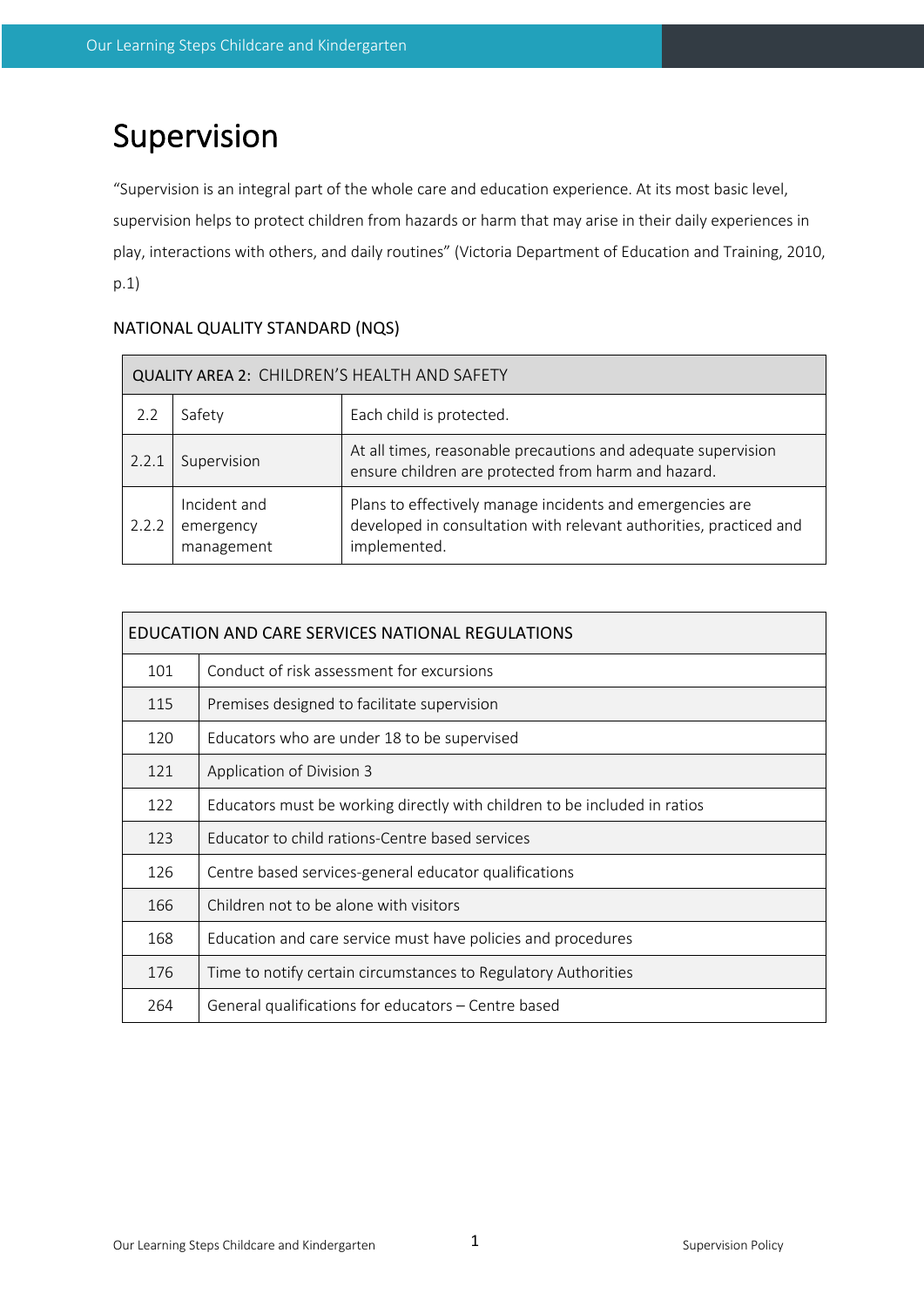## RELATED POLICIES

| Arrival and Departure Policy       | Sleeping and Rest Requirement Policy          |  |
|------------------------------------|-----------------------------------------------|--|
| <b>Emergency Evacuation Policy</b> | Infant Bottle Safety & Preparation Policy     |  |
| Code of Conduct Policy             | Incident, Illness, Accident and Trauma Policy |  |
| Nappy Change & Toileting Policy    | Cyber Safety Policy                           |  |
| <b>Physical Environment Policy</b> | Administration of Medication Policy           |  |
|                                    |                                               |  |

## PURPOSE

Educators have a duty of care to ensure children are supervised at all times, maintaining a safe and secure environment adhering to National Regulations. Supervision, together with thoughtful design and arrangement of children's environments, assists in the prevention and severity of injury to children.

Educators will actively supervise children, identifying risks and taking all necessary steps to prevent or minimise injury. Effective supervision of children also provides Educators with the opportunity to support and build on children's play experiences.

#### SCOPE

This policy applies to Management and Educators of the Service.

# IMPLEMENTATION

#### Management will ensure

- That the premises and facilities are designed and maintained to facilitate supervision of children at all times while maintaining the rights and dignity of all children.
- Regulatory Authorities are notified of any serious incident within 24 hours of the incident or the time that the person becomes aware of the incident.
- Educators under eighteen years of age may work at a Centre-based Service only if they are adequately supervised by an educator over the age of 18 at all times and are not left alone.
- Minimum Educator qualification requirements are recognised and adhered to according to legislative requirements.
- The Service maintains the required educator-to-child ratio working directly with children at all times, based on the ages and number of children being educated and cared for at the Service.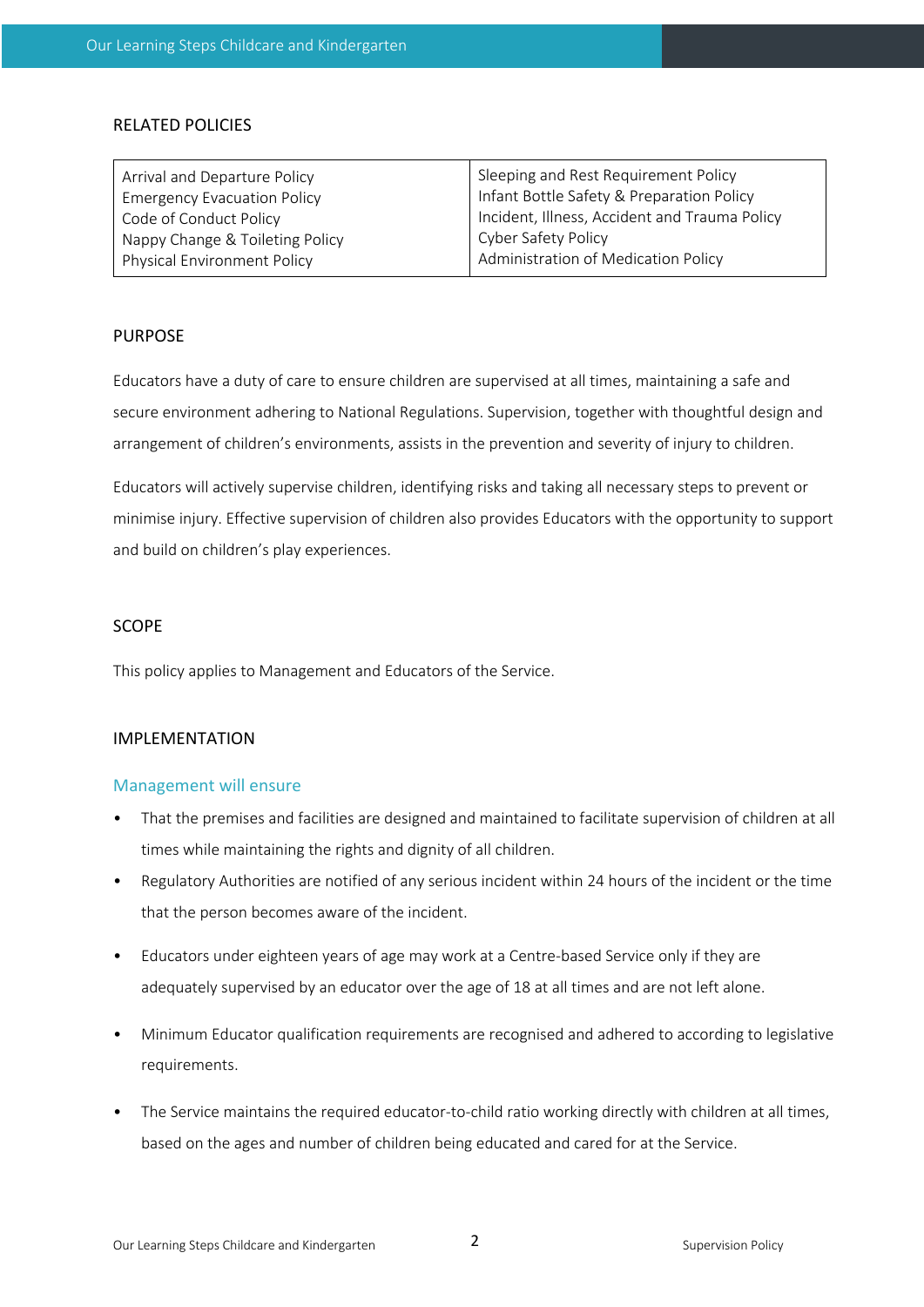| AGE GROUP                                             | I EDUCATOR TO CHILD RATIO |  |
|-------------------------------------------------------|---------------------------|--|
| For children from Birth to less than 36 months of age | 1·4                       |  |
| For children aged 36 months of age or over            | 1:11                      |  |

# Management and/or the Nominated Supervisor will

- Ensure that all Educators are aware of all children and their environment.
- Ensure Educators avoid activities or actions that will distract them from supervision, such as speaking to other Educators for long periods of time, taking personal phone calls, checking mobile phones or administrative tasks.
- Ensure Educators are aware if they need to move away from the children, another Educator is to replace them.
- Educators are positioned allowing them to watch the maximum area possible.
- Ensure Educators move around the environment to ensure the best view of the area and to avoid standing with their back to the children or talking with other Educators.
- Develop and maintain rosters that ensure continuity of care and adequate supervision at all times when children are being cared for and educated in the Service and on excursions.
- Develop, maintain and regularly review a supervision plan and strategies for both the indoor and outdoor areas, which will support Educators to position themselves effectively to allow them to observe the maximum area possible.
- Assess and plan ongoing supervision taking into consideration the layout of the premises and grounds, any higher risk activities, the presence of any animals, the location of activities and the location of bathroom and nappy change facilities. The supervision plan and strategies will be displayed for families in all rooms and in the outdoor area.
- Adopt accepted best practice; ensuring no staff member is left alone with a child to support child protection protocols.
- Ensure that a Risk Assessment and Management Plan is carried out before an authorisation is requested for an excursion. The risk assessment will consider and identify the number of adults required to ensure continuous adequate supervision throughout the excursion.
- Ensure that parents are notified as soon as practicable but within 24 hours if their child is involved in a serious incident/situation at the Service. Details of the incident/situation are to be recorded on the Incident, Injury, Trauma and Illness Record.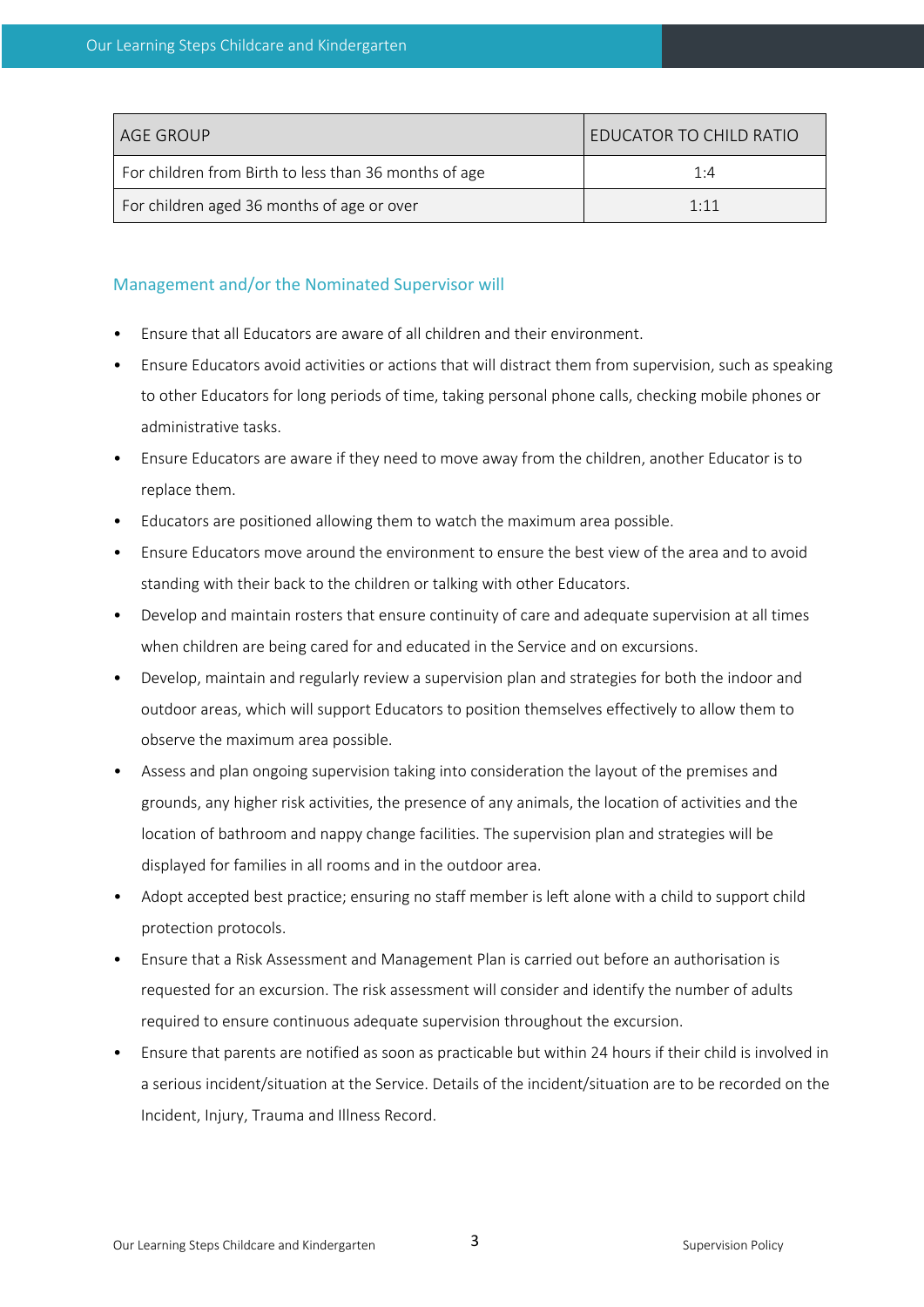• Ensure that if the incident, situation or event presents imminent or severe risk to the health, safety, and/or wellbeing of the child or if an ambulance was called in response (not as a precaution) the regulatory authority will be notified within 24 hours.

## Educators will

- Have a sound understanding of their duty of care and responsibilities in ensuring children are within a safe environment.
- Adhere to a supervision plan and strategies for both the indoor and outdoor environment, assisting colleagues to position themselves in order to effectively supervise children's play.
- Inform new and relief educators about supervision arrangements, outlining their supervision responsibilities.
- Regularly evaluate the efficiency of the supervision plan.
- Ensure any educators under the age of 18 years old are never left alone with children.
- Arrange the education and care environment to maximise the ability of educators to supervise all areas accessible to children. Emphasis will be on gates, the fence line and doors during arrival and departure times.
- Communicate with each other about their location within the environment.
- Maintain correct ratios adhering to the National Education Regulations throughout the education and care environment.
- Ensure that all children are in sight or hearing of educators at all times.
- Ensure that no child is left alone while eating or at nappy change and toileting times.
- Supervise children during rest time in accordance with the Sleep and Rest Time Policy.
- Ensure that hazardous equipment and chemicals are inaccessible to children.
- Scan the environment during interacting with individuals or small groups.
- Continuously scan and look around the area to observe all the children in the vicinity.
- Implement correct supervision strategies and not perform other duties while responsible for the supervision of children.
- Listen closely to children whilst supervising areas that may not be in a direct line of sight.
- There is a mixture of activities to allow for appropriate supervision.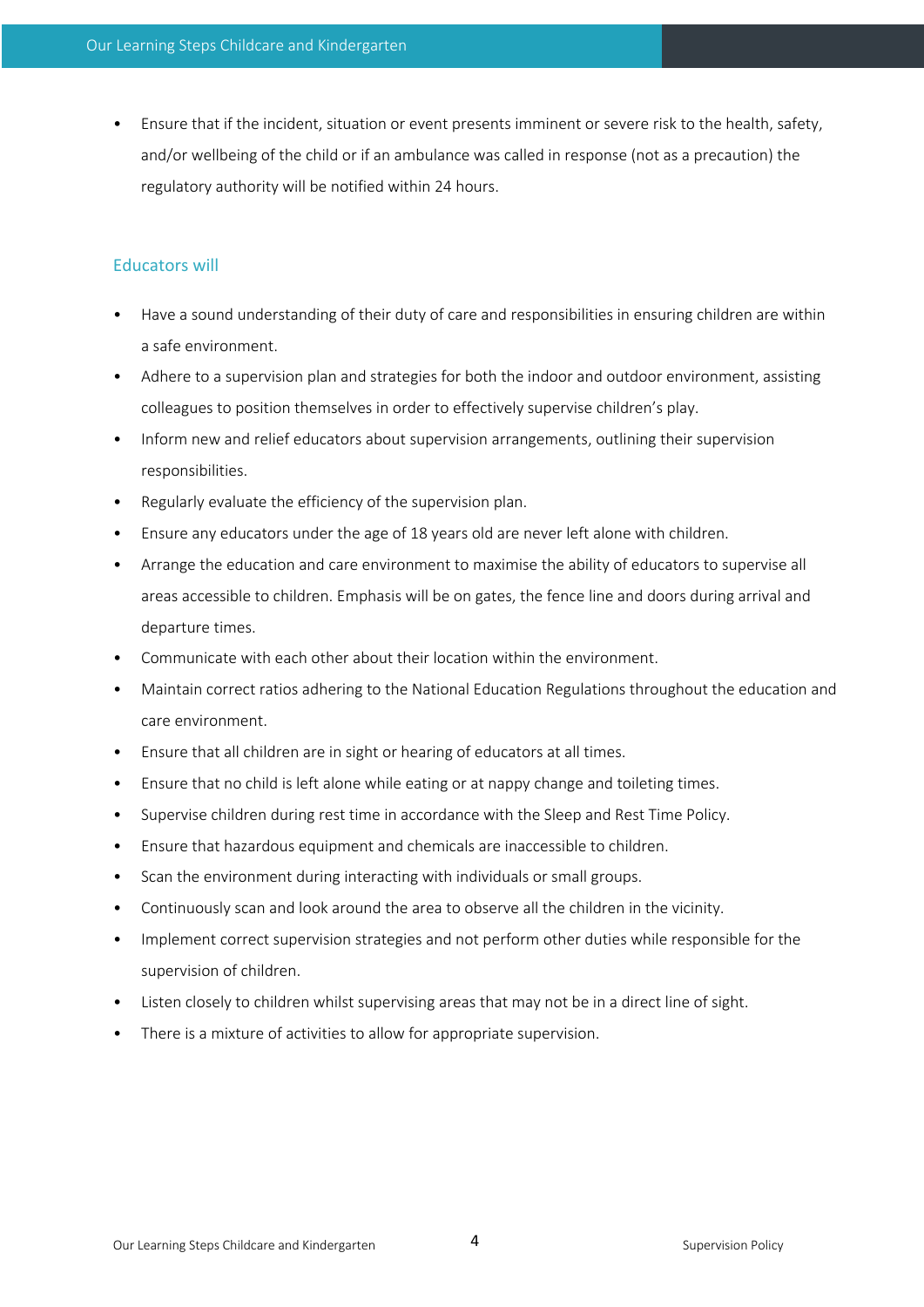Consideration will be given to the design and arrangement of children's environments to support active supervision by:

- Using supervision skills to recognise areas of risk therefore reducing the potential for injury or incident to children and adults.
- Guiding Educators to make decisions about when children's play needs to be interrupted and redirected.
- Supporting Educators with specific strategies.
- Providing consistent supervision strategies when the Service requires relief Educators.
- Providing direct, constant and proximal monitoring to children undertaking activities that involve some risk and recognising when the ratio of educators to children needs to be increased.

### Source

Australian Children's Education & Care Quality Authority. (2014).

Early Childhood Australia Code of Ethics. (2016).

Frith, J., Kambouris, N., & O'Grady, O. (2003). Health & safety in children's centres: Model policies & practices (2nd ed).

Guide to the Education and Care Services National Law and the Education and Care Services National Regulations. (2017).

Guide to the National Quality Standard. (2017).

Revised National Quality Standard. (2018).

Tansey, S. (2005). Supervision in children's services [Putting Children First, the Newsletter of the National Childcare Accreditation Council], Issue 15, p. 8-11.

Victoria Department of Education and Training. (2012). *Supervision* [Practice Note 12]: https://www.education.vic.gov.au/Documents/childhood/providers/regulation/pracnotessuperv.pdf